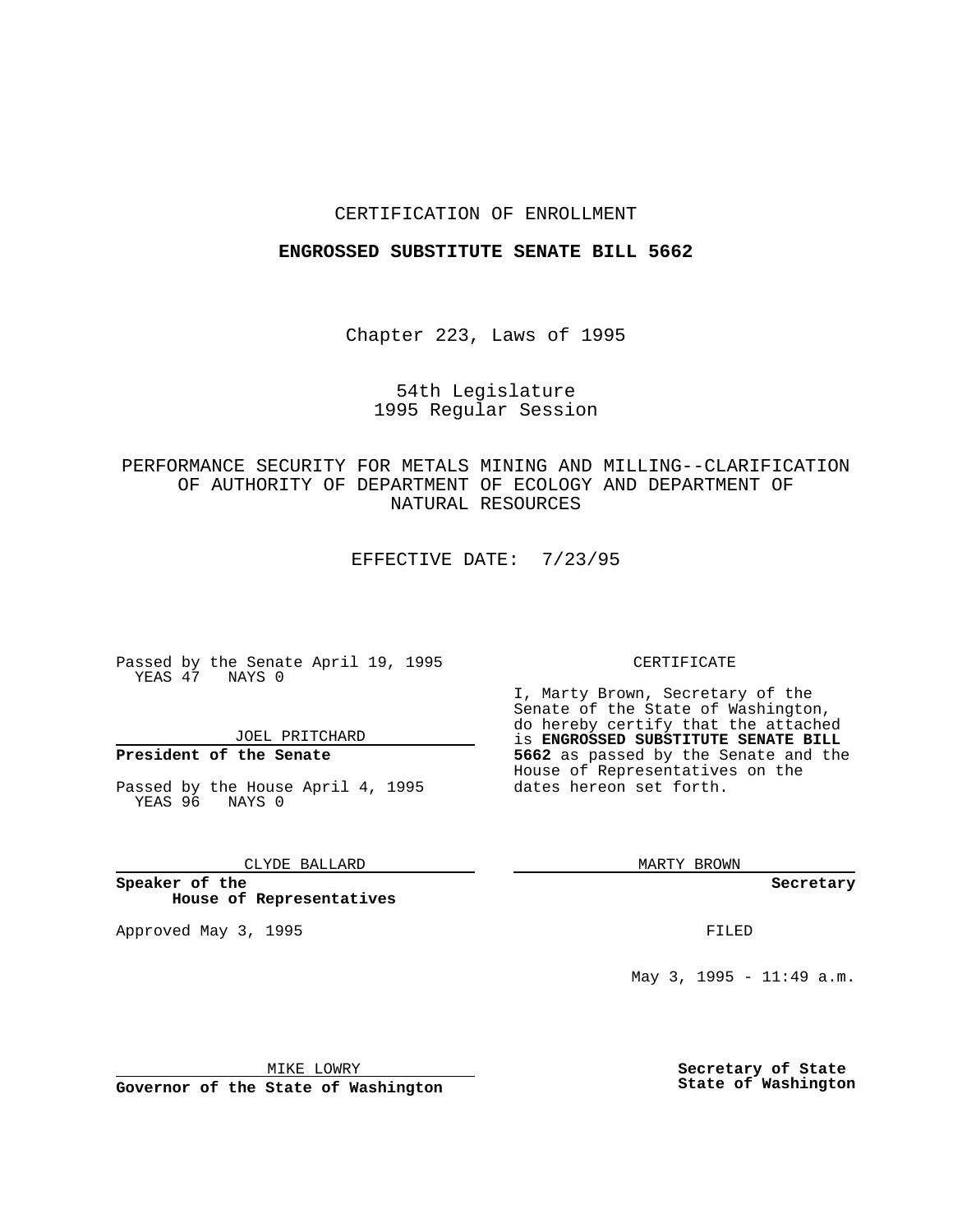## **ENGROSSED SUBSTITUTE SENATE BILL 5662** \_\_\_\_\_\_\_\_\_\_\_\_\_\_\_\_\_\_\_\_\_\_\_\_\_\_\_\_\_\_\_\_\_\_\_\_\_\_\_\_\_\_\_\_\_\_\_

\_\_\_\_\_\_\_\_\_\_\_\_\_\_\_\_\_\_\_\_\_\_\_\_\_\_\_\_\_\_\_\_\_\_\_\_\_\_\_\_\_\_\_\_\_\_\_

AS AMENDED BY THE HOUSE

Passed Legislature - 1995 Regular Session

#### **State of Washington 54th Legislature 1995 Regular Session**

**By** Senate Committee on Natural Resources (originally sponsored by Senators Owen, Swecker and Morton)

Read first time 02/27/95.

 AN ACT Relating to clarifying the existing authority of the department of ecology and the department of natural resources to require performance security for metals mining and milling operations; and amending RCW 78.56.110, 78.56.120, and 78.44.087.

5 BE IT ENACTED BY THE LEGISLATURE OF THE STATE OF WASHINGTON:

6 **Sec. 1.** RCW 78.56.110 and 1994 c 232 s 11 are each amended to read 7 as follows:

8 (1) The department of ecology ((and the department of natural 9 resources)) shall not issue necessary permits to an applicant for a 10 metals mining and milling operation until the applicant has deposited 11 with the department of ecology a performance security which is 12 acceptable to ((both agencies)) the department of ecology based on the 13 requirements of subsection (2) of this section. This performance 14 security may be:

15 (a) Bank letters of credit ((acceptable to both agencies));

16 (b) A cash deposit;

17 (c) Negotiable securities ((acceptable to both agencies));

18 (d) An assignment of a savings account;

19 (e) A savings certificate in a Washington bank; or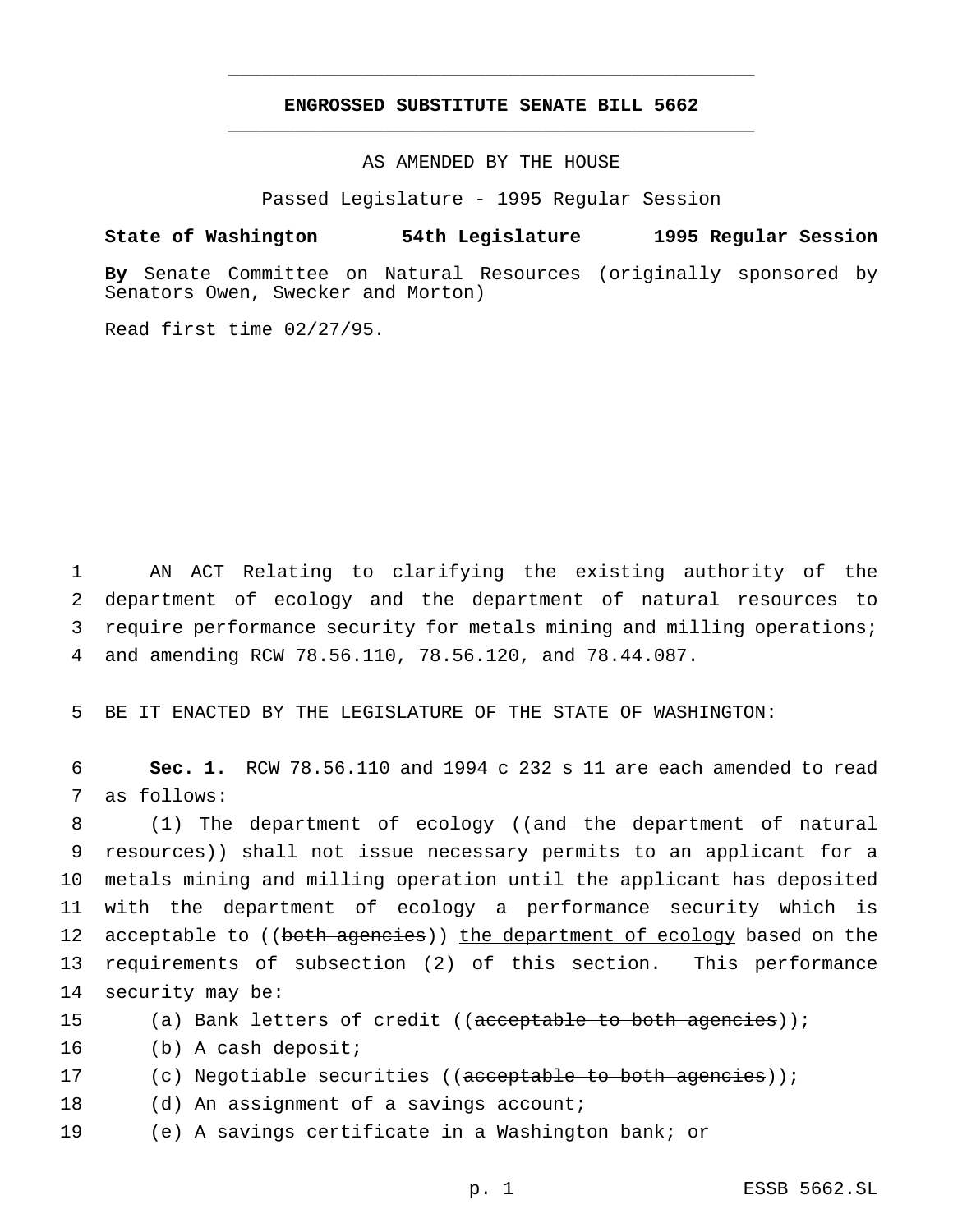1 (f) A corporate surety bond executed in favor of the department of 2 ecology by a corporation authorized to do business in the state of 3 Washington under Title 48 RCW ((and acceptable to both agencies)).

4 The ((agencies)) department of ecology may, for any reason, refuse 5 any performance security not deemed adequate.

6 (2) The performance security shall be conditioned on the faithful 7 performance of the applicant or operator in meeting the following 8 obligations:

9 (a) Compliance with the environmental protection laws of the state 10 of Washington administered by the department of ecology, or permit 11 conditions administered by the department of ecology, associated with 12 the construction, operation, and closure pertaining to metals mining 13 and milling operations, and with the related ((rules)) environmental 14 protection ordinances and permit conditions established by ((state 15 and)) local government ((with respect to those operations as defined in 16 RCW 78.44.031(17) and the construction, operation, reclamation, and 17 closure of a metals mining and milling operation)) when requested by 18 local government;

 (b) Reclamation of metals mining and milling operations that do not meet the threshold of surface mining as defined by RCW 78.44.031(17); (c) Postclosure environmental monitoring as determined by the 22 department of ecology ((and the department of natural resources)); and  $((+e))$   $(d)$  Provision of sufficient funding as determined by the 24 department of ecology for cleanup of potential problems revealed during or after closure.

26 (3) The department of ecology ((and the department of natural 27 resources shall jointly)) may, if it deems appropriate, adopt rules for determining the amount of the performance security, requirements for the performance security, requirements for the issuer of the performance security, and any other requirements necessary for the implementation of this section.

32 (4) The department of ecology ((and the department of natural 33 resources, acting jointly,)) may increase or decrease the amount of the 34 performance security at any time to compensate for any alteration in 35 the operation that affects meeting the obligations in subsection (2) of 36 this section. At a minimum, the ((agencies)) department shall 37 ((jointly)) review the adequacy of the performance security every two 38 years.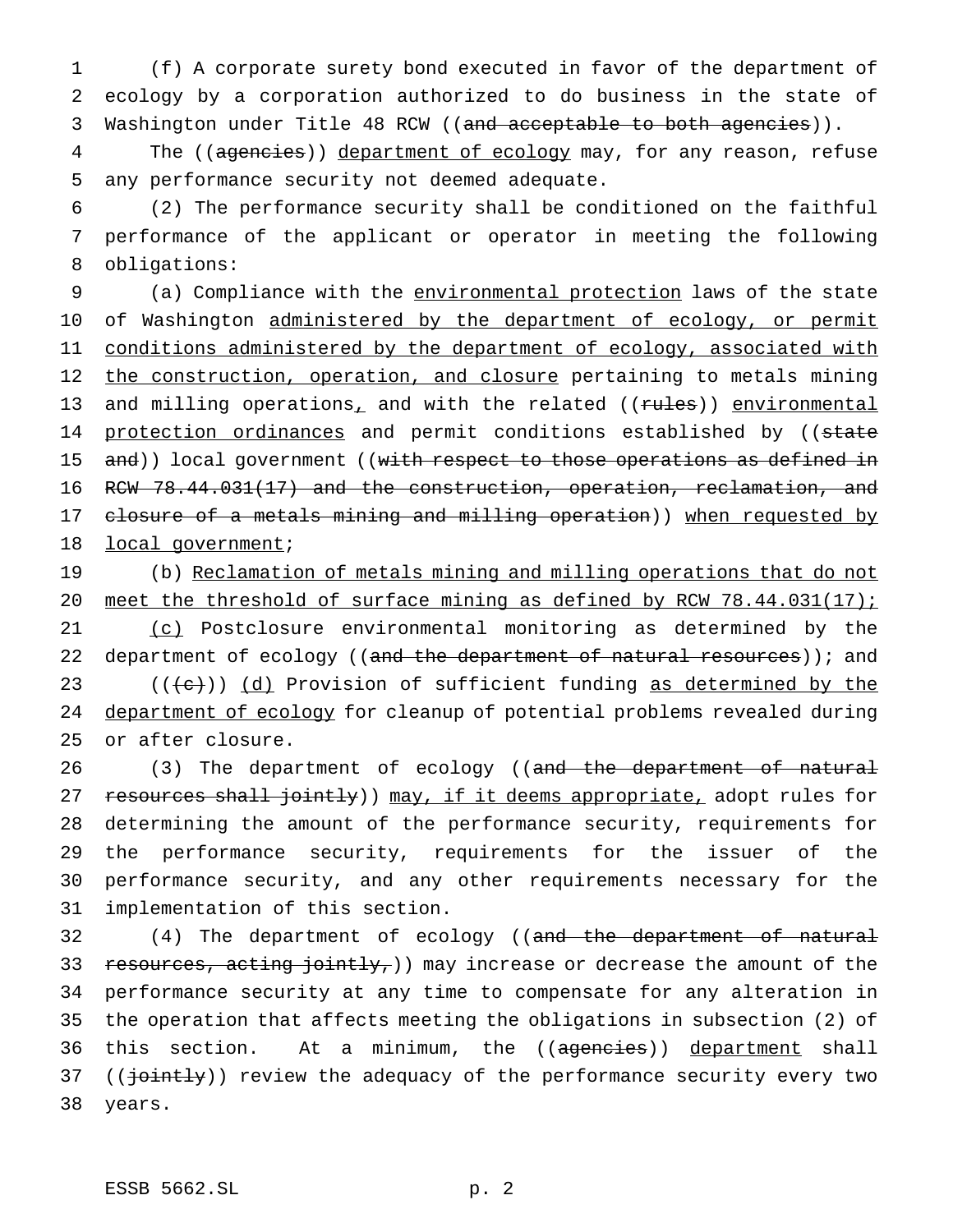(5) Liability under the performance security shall be maintained until the obligations in subsection (2) of this section are met to the 3 satisfaction of the department of ecology ((and the department of 4 natural resources)). Liability under the performance security may be 5 released only upon written notification by the department of ecology( $(\tau$ with the concurrence of the department of natural resources)).

 (6) Any interest or appreciation on the performance security shall be held by the department of ecology until the obligations in subsection (2) of this section have been met to the satisfaction of the 10 department of ecology ((and the department of natural resources)). At 11 such time, the interest shall be remitted to the applicant or operator. However, if the applicant or operator fails to comply with the obligations of subsection (2) of this section, the interest or 14 appreciation may be used by ((either agency)) the department of ecology to comply with the obligations.

16 (7) Only one agency may require a performance security to satisfy 17 the deposit requirements of RCW 78.44.087, and only one agency may 18 require a performance security to satisfy the deposit requirements of 19 this section. However, a single performance security, when acceptable to both the department of ecology and the department of natural resources, may be utilized by both agencies to satisfy the requirements 22 of this section and RCW 78.44.087.

 **Sec. 2.** RCW 78.56.120 and 1994 c 232 s 12 are each amended to read as follows:

 The department of ecology may, with staff, equipment, and material under its control, or by contract with others, remediate or mitigate any impact of a metals mining and milling operation when it finds that the operator or permit holder has failed to comply with relevant statutes, rules, or permits, and the operator or permit holder has failed to take adequate or timely action to rectify these impacts.

 If the department intends to remediate or mitigate such impacts, the department shall issue an order to submit performance security requiring the permit holder or surety to submit to the department the 34 amount of moneys posted pursuant to ((chapter 232, Laws of 1994)) RCW 35 78.56.110. If the amount specified in the order to submit performance security is not paid within twenty days after issuance of the notice, the attorney general upon request of the department shall bring an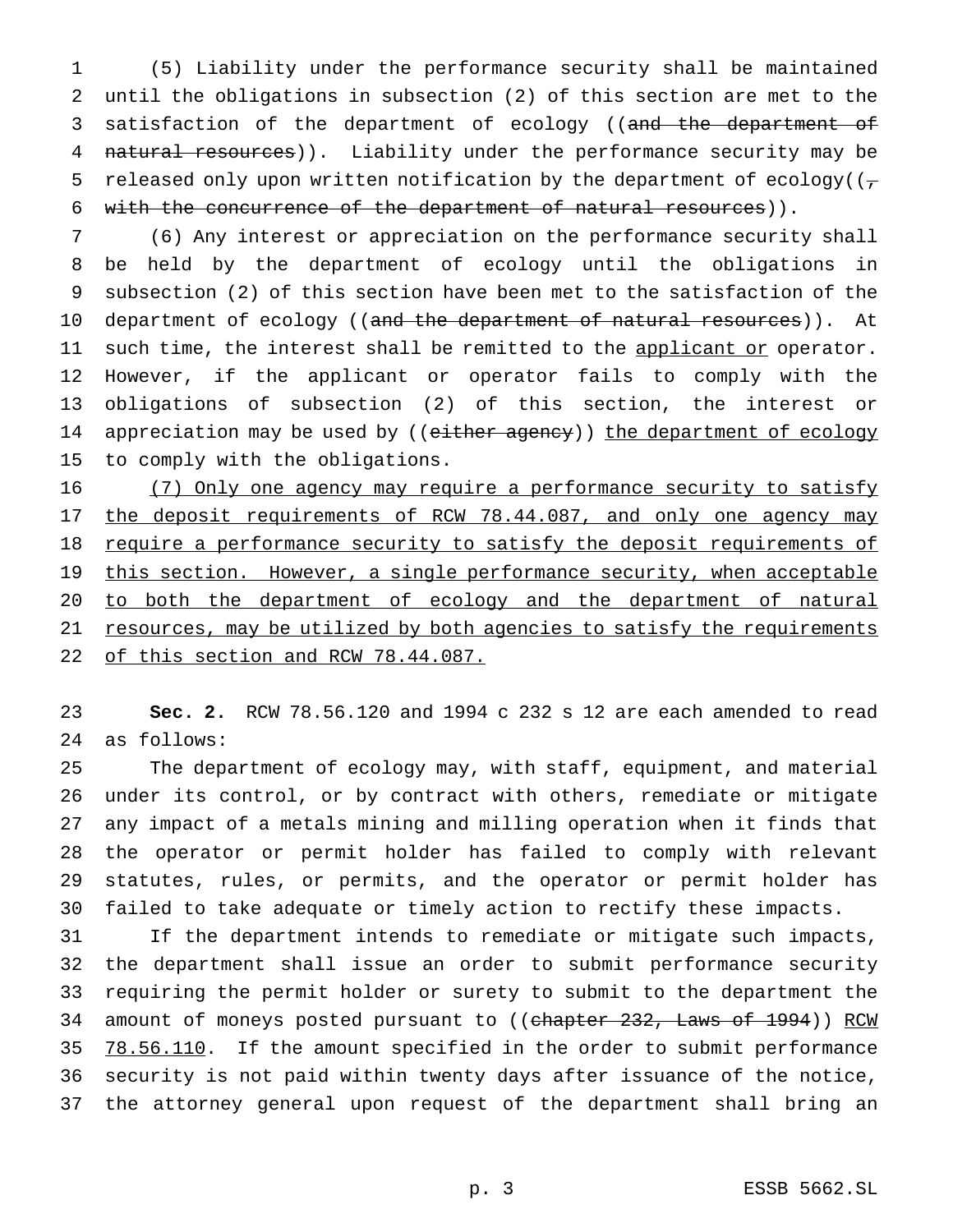action on behalf of the state in a superior court to recover the amount specified and associated legal fees.

 The department may proceed at any time after issuing the order to submit performance security to remediate or mitigate adverse impacts. The department shall keep a record of all expenses incurred in carrying out any remediation or mitigation activities authorized under this section, including:

8 (1) Remediation or mitigation;

 (2) A reasonable charge for the services performed by the state's personnel and the state's equipment and materials utilized; and

 (3) Administrative and legal expenses related to remediation or mitigation.

 The department shall refund to the surety or permit holder all amounts received in excess of the amount of expenses incurred. If the amount received is less than the expenses incurred, the attorney general, upon request of the department of ecology, may bring an action against the permit holder on behalf of the state in the superior court to recover the remaining costs listed in this section.

19 ((If the department of natural resources finds that reclamation has 20 not occurred according to the standards required under chapter 78.44 21 RCW in a metals mining and milling operation, then the department of natural resources may cause reclamation to occur pursuant to RCW 23 78.44.240. Upon approval of the department of ecology, the department 24 of natural resources may reclaim part or all of the metals mining and milling operation using that portion of the surety posted pursuant to chapter 232, Laws of 1994 that has been identified for reclamation.))

 **Sec. 3.** RCW 78.44.087 and 1994 c 232 s 23 are each amended to read as follows:

29 (1) The department shall not issue a reclamation permit until the applicant has deposited with the department an acceptable performance security on forms prescribed and furnished by the department. A public or governmental agency shall not be required to post performance security nor shall a permit holder be required to post surface mining performance security with more than one state or local agency.

(2) This performance security may be:

36  $((+1))$  (a) Bank letters of credit acceptable to the department;

37  $((+2)^{n})$   $(b)$  A cash deposit;

38 ( $(\langle 43 \rangle)$ ) (c) Negotiable securities acceptable to the department;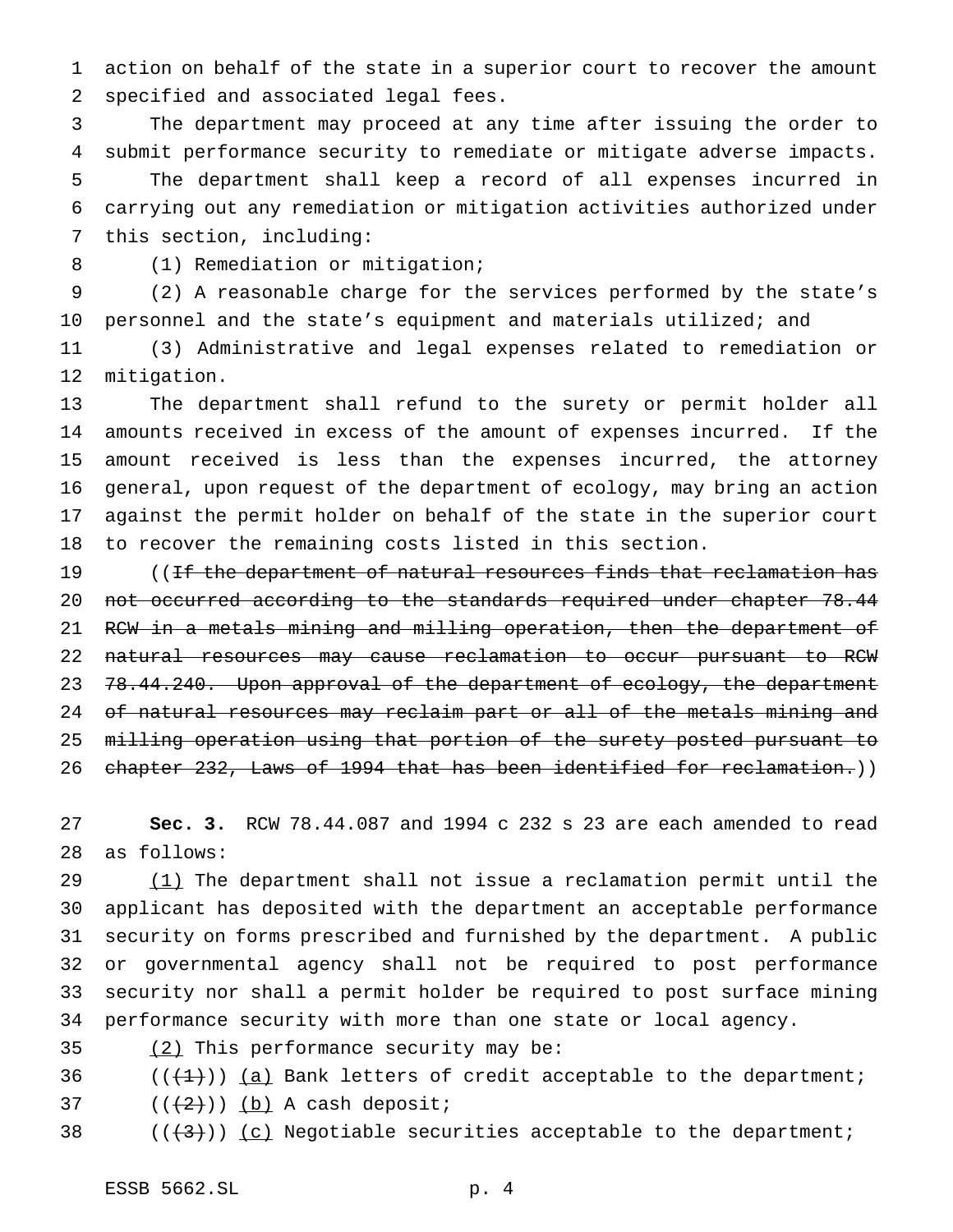$((+4))$   $(d)$  An assignment of a savings account;

2  $((\overline{5}))$  (e) A savings certificate in a Washington bank on an assignment form prescribed by the department;

 (( $(6)$ )) <u>(f)</u> Assignments of interests in real property within the state of Washington; or

6  $((+7))$  (g) A corporate surety bond executed in favor of the department by a corporation authorized to do business in the state of Washington under Title 48 RCW and authorized by the department.

9 (3) The performance security shall be conditioned upon the faithful performance of the requirements set forth in this chapter and of the rules adopted under it.

 (4) The department shall have the authority to determine the amount of the performance security using a standardized performance security formula developed by the department. The amount of the security shall be determined by the department and based on the estimated costs of completing reclamation according to the approved reclamation plan or minimum standards and related administrative overhead for the area to be surface mined during (a) the next twelve-month period, (b) the following twenty-four months, and (c) any previously disturbed areas on which the reclamation has not been satisfactorily completed and approved.

22 (5) The department may increase or decrease the amount of the performance security at any time to compensate for a change in the disturbed area, the depth of excavation, a modification of the reclamation plan, or any other alteration in the conditions of the mine that affects the cost of reclamation. The department may, for any reason, refuse any performance security not deemed adequate.

 (6) Liability under the performance security shall be maintained until reclamation is completed according to the approved reclamation plan to the satisfaction of the department unless released as hereinafter provided. Liability under the performance security may be released only upon written notification by the department. Notification shall be given upon completion of compliance or acceptance by the department of a substitute performance security. The liability of the surety shall not exceed the amount of security required by this section and the department's reasonable legal fees to recover the security.

38 (7) Any interest or appreciation on the performance security shall be held by the department until reclamation is completed to its